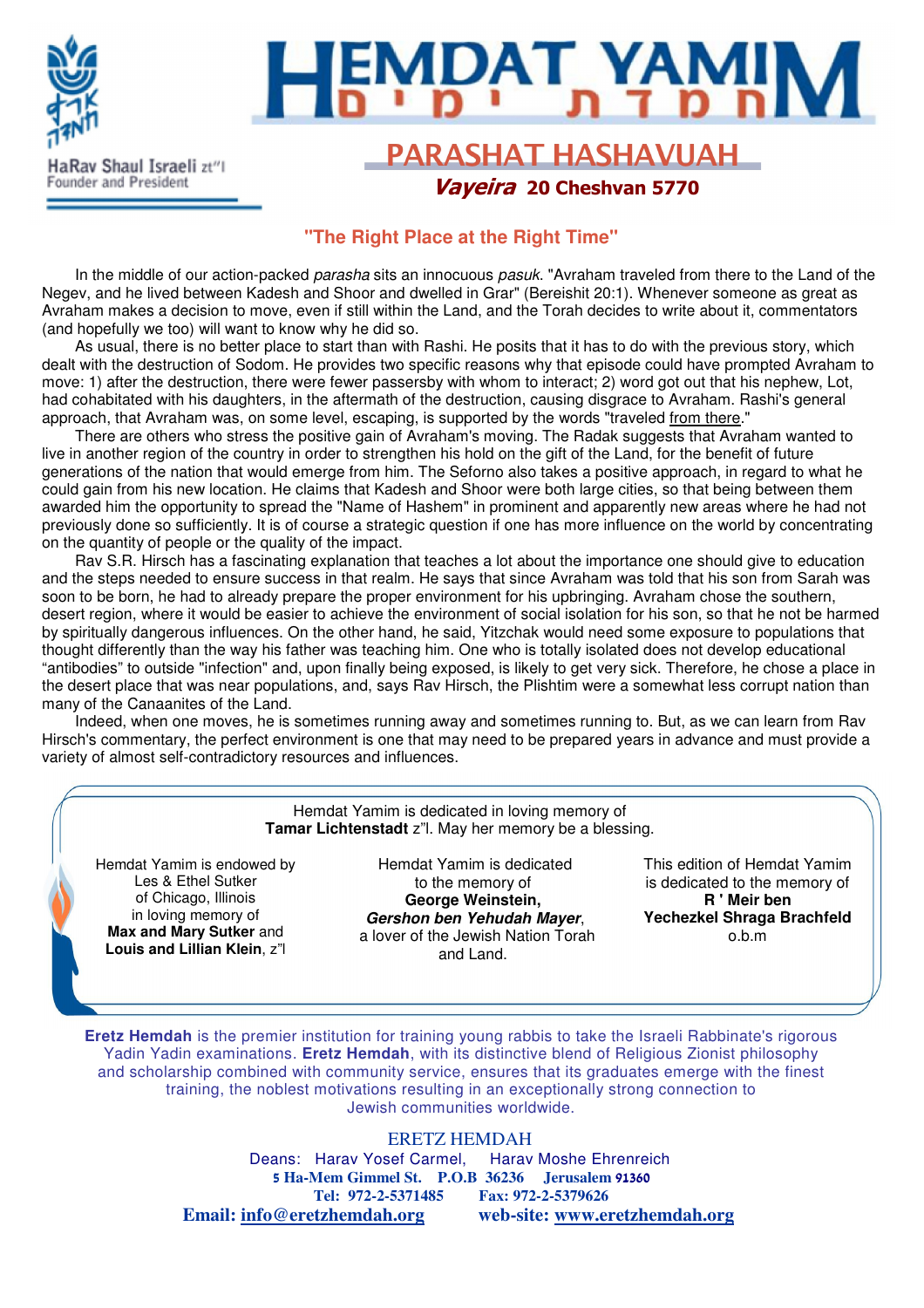# **Ask the Rabbi**

**Question:** I know that one may not talk during *kri'at hatorah*, neither during the actual *leining* nor in between *aliyot* (*bein* gavra l'gavra =  $bgq$ ). What I have not found in the Mishna Berura is when this halacha ends. After the seventh aliya? Maftir? Hagba? Haftara? Putting back the sefer Torah?

**Answer:** We will focus on the limitations on speech only regarding the special factors that relate to kri'at hatorah. Many topics and modes of discussion are forbidden at any time of the *tefilla* and in fact, in a *shul* at any time.

The *gemara* (Sota 39a) says: "Once the *sefer Torah* is opened, it is forbidden to speak even in matters of halacha." Two sources from the *nevi'im* are cited: one focuses on being quiet and one mentions the need to listen. Bglg is not explicitly discussed, and according to several authorities (apparently the Rambam, Tefilla 12:9; Bach, Orach Chayim 146, cited by Magen Avraham 146:3 and others; B'er Sheva, Sota ad loc.) it is permitted to talk then. In fact, in regard to another matter of disgrace to the Torah, walking out in the middle, the *gemara* (Berachot 8a) says that it is permissible to go out bala. It is Rabbeinu Yona (Berachot 4a of the Rif's pages) who says that once the Torah is opened, it is forbidden to talk until the end, including bala. The Beit Yosef (OC 146:2) explains that the prohibition must be based on our concern that the person will continue talking after the reading continues.

Poskim discuss how broadly to extend this concern. Most permit learning quietly by oneself bglg, where it may be easier to stop and he at least does not disturb others (see Ateret Paz I,3, EH 13). If there is an organized break, such as when someone says *divrei Torah* to the whole congregation at that time, the problem likely does not exist (Yecheveh Da'at V, 17). Distinctions are also raised regarding the length of the balg break (Magen Avraham ibid.: Aruch Hashulchan OC 146:3).

Interestingly, the Shulchan Aruch (OC 146:2), while accepting Rabbeinu Yona's stringency, adopts the Rambam's timeline for the matter. The *gemara* and Rabbeinu Yona speak about from the time the Torah is opened; the Shulchan Aruch and Rambam posit that this is only from the time the reading actually begins. (The Ateret Paz tries to explain why it is easier to stop talking before the initial reading than *bglg.*) One could have explained Rabbeinu Yona's opinion to mean that it is disrespectful to speak during the entire unit of *kri'at hatorah*, including its breaks, but the Shulchan Aruch explains his ruling on more pragmatic grounds.

This point is important for the following reason. Other than the length of the break for Kaddish (during which one is anyway forbidden to speak) and *hagba*, there seems to be no difference regarding the chance of continuing talking from the beginning straight through the *haftara* (the Shulchan Aruch ibid.:3 forbids talking during the *haftara*). On the other hand, regarding the matter of a unit, there is a big difference. The original takana of leining on Shabbat did not include the haftara or maftir. Along with the institution of the haftara, it was instituted that he who gets the aliya to read from the Navi should read also from the Torah, so as not to equate an aliya for reading Navi alone to that of reading the Torah (Megilla 23a). We even separate between the two sections of Torah reading with Kaddish. Therefore, it makes sense that after the seven *aliyot*, it is no longer considered *bglg*. In fact, Rabbeinu Yona himself says that the prohibition is in place until he "finishes the parasha," which implies after the seventh aliya. (We did not find Acharonim who discuss the matter.)

As hinted, there is logic to say that the Shulchan Aruch might argue. However, since he is trying to comply with Rabbeinu Yona, it makes sense to not extend the stringency to the less stringent section of *kri'at hatorah*. Considering that we did not find someone who forbids the matter (albeit, we did not find one who permitted it either), we do not feel that one can forbid appropriate speaking before the readings of *maftir* and the *haftara*.

**"Living the Halachic Process**" **-** We proudly announce the publication of our first book in English. "Living the Halachic Process" a selection of answers to questions from our Ask the Rabbi project. A companion CD containing source sheets for the questions is also available.

> In honor of the book's debut we offer it at the special rate of \$20 (instead of \$25). Contact us at info@eretzhemdah.org

> > Have a question?..... e-mail us at info@eretzhemdah.org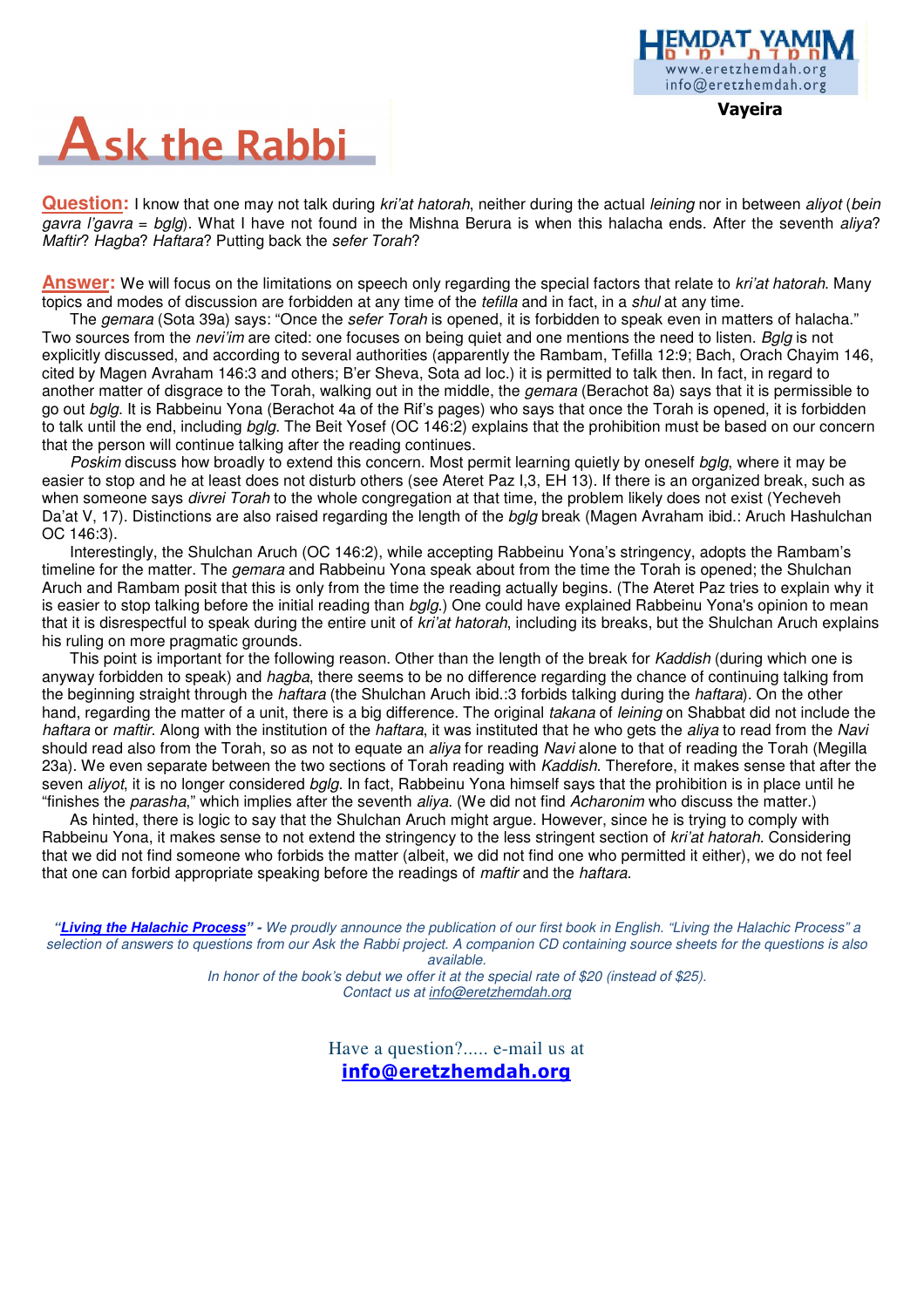

Vayeira

## **Ein Avah** (from the writings of Harav Avraham Yitzchak Hakohen Kook, z.t.l.)

#### **Differences between this World and the Next**

(based on Berachot 2:64)

**Gemara:** The following was a favorite saying of Rav: "The world to come is not like this world. The world to come does not have eating and drinking, or procreation, or commerce; it does not have jealousy, hatred, or competition. Rather, tzaddikim sit with their crowns on their heads, and they enjoy the aura of the Divine Presence."

**Ein Ayah:** Physical deficiencies will disappear totally when existence will reach its ultimate level of shleimut (completeness). In this world, where we are to progress toward *shleimut*, there are actually deficiencies that bring on higher levels. In fact, they are irreplaceable in obtaining certain attainments without which the world cannot be sustained.

Three areas that, according to the values of this world, are considered positive things, are: 1) eating and drinking; 2) procreation; 3) commerce. In order that these sustainers of life as we know it will exist, there is a need for negative traits to sustain them.

The existence of eating and drinking and, for that matter, any of a person's needs, requires jealousy. If not for jealousy, no skilled activity would come to fruition and people would not obtain those things that they need. This is the gist of the *pasuk*: "I saw the toil and the skill of activity, that it is the jealousy of man against his counterpart" (Kohelet 4:4).

Procreation has to do with the system of families. In order for it to exist, there must be a concept of hatred, for there could be no love without the existence of hatred, as love can be discerned only in contrast to hatred. Without it, there would be no place for families.

Because it is necessary for people to be involved in commerce, there is a need for competitiveness, which is the pillar of commerce. Only in this way does one merchant try to improve on that which another merchant offers, regarding such things as quality of the product, its delivery, etc.

All of these things, though, exist only in this world, where things are considered advantages as if by chance, without intrinsic value. This is because the advantages are just relative to the deficiencies that exist at that time. In contrast, when the world will reach its ideal state of shleimut, it will be a world of good alone. Then all of the contributing factors will also be real *ma'a lot* (high levels).

The *shleimut* of humankind is when man perfects his power to choose well to the extent that he is capable of doing. A person should truly desire to see how all of the existence will perfect his power of choice to its fullest. One of the concepts related to the *shechina* (Divine Presence) is the fulfillment of the Divine desire by means of human choice. There is no way of estimating how great this success will be. For the idea of shleimut through choice is great and wonderful in a way that we will understand only when it will be achieved.

The great spiritual attainment which surpasses the natural world is called an atara (crown). That is why the *gemara* describes people in the world to come as sitting with crowns on their heads. In other words, they possess that which they acquired through good choices in addition to the personal *shleimut* that they had naturally. The enjoyment they have is from exposure to the aura of the *shechina*, in other words, from the pleasantness of realizing the value of fulfilling the Divine desire through human choice. Therefore, the more one is able to succeed as a human to improve and become greater, the greater the pleasantness in the world to come. The significance of the aura of the shechina depends on the level of recognition of the value of the shleimut they achieved through choice. The absolute knowledge of the value is indeed known only to Hashem. However, the level of human understanding increases as a person goes from strength to strength.

#### **Responsa B'mareh Habazak**, Volumes I, II, III, IV, V and VI:

Answers to questions from Diaspora rabbis. The questions give expression to the unique situation that Jewish communities around the world are presently undergoing. The answers deal with a developing modern world in the way of "deracheha, darchei noam". The books deal with the four sections of the Shulchan Aruch, while aiming to also take into consideration the "fifth section" which makes the Torah a "Torah of life." (Shipping according to the destination)Special Price: 6 volumes of Responsa Bemareh Habazak - \$75 (instead of \$90)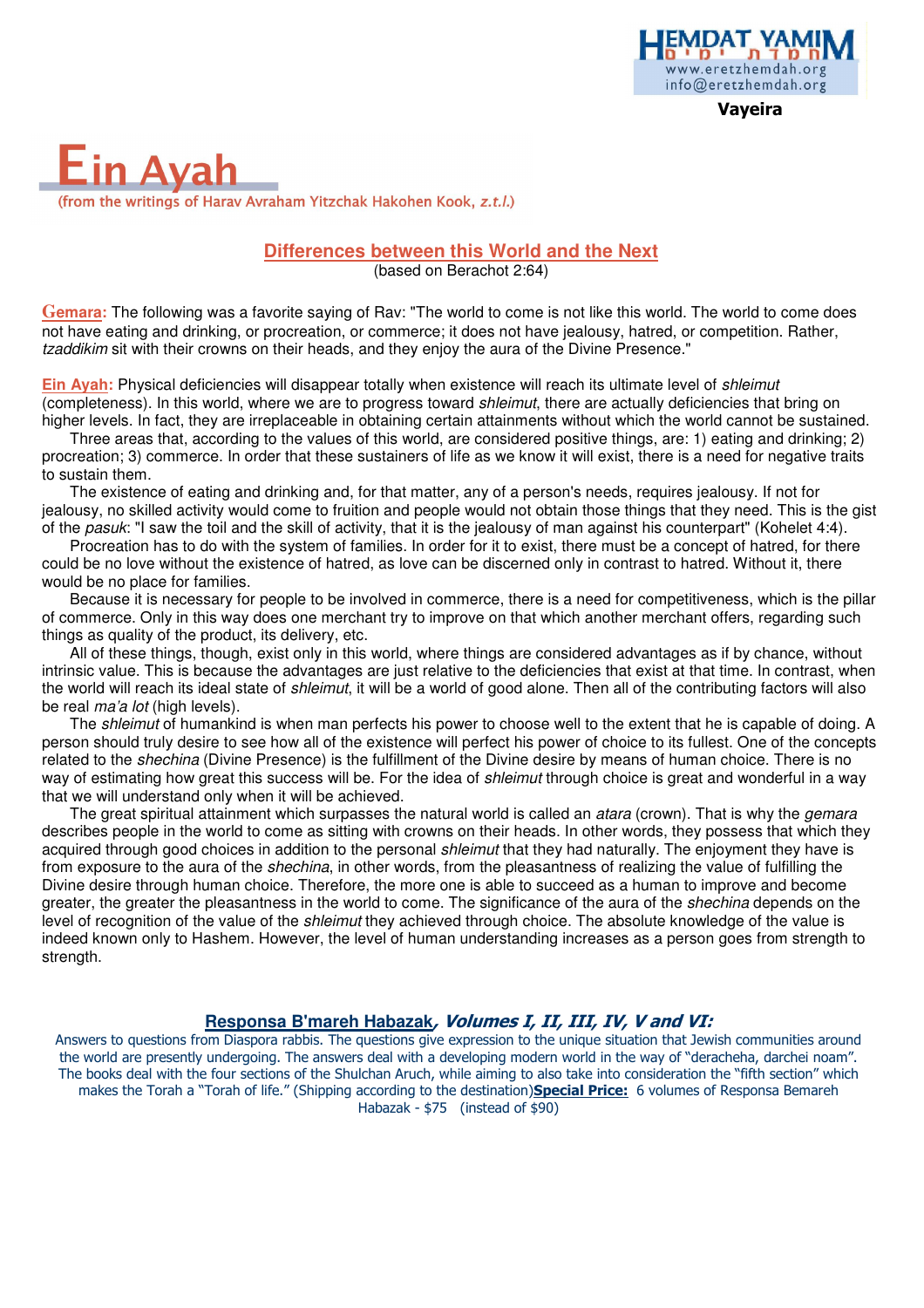

Vayeira



#### **How to Elect Public Officials – part II**

(based on Eit Ladun – Rav Nir Vargon - Halacha Psuka, vol. 30)

[We saw last time that national leaders need not be appointed by the Sanhedrin or a prophet but can be appointed by the will of the people, which could be established by consensus or even by majority vote. We will investigate details about majority decision in this regard.]

The *gemara* (Sanhedrin 3b) establishes that a majority decides matters both in regard to monetary and capital cases. The Rama (Choshen Mishpat 18:1) based on the Rashba (Shut V, 289) says that this system of decision-making applies to courts but not to the adoption of ordinances for the public.

This seems to contradict the Rama's own ruling (in the name of the Maharam) that we do follow the majority. The Chatam Sofer (Shut CM 61) says that the Rashba's limitation on using the majority is based on the fact that the *gemara* (Chulin 11a) needs to bring a proof from a pasuk that we follow the majority. This indicates that following the majority is not a matter of simple logic. The proof from the pasuk is enough to apply majority rule to Torah-mandated groups such as Sanhedrin and a regular *beit din* that has to decide matters under its jurisdiction. However, regarding groups that convene to decide matters that are not mandated by the Torah but depend on the opinions of people, there needs to be an agreement of the whole group. The Rama's ruling in the name of the Maharam, says the Chatam Sofer, discussed a case where there was a disagreement from the outset with between the people of the community, which they got together to work out. In that case, it is clear that they got together in order to solve the matter by the decision of the majority. It follows from the Chatam Sofer that majority rule, while not applicable regarding voluntary matters, still is valid and binding when the group previously decided to follow the majority. If agreement can extend majority rule where it normally does not apply, then it should follow that agreement of a group can also implement any system of decision-making that the group arrives at.

In a different responsum (ibid. 116), the Chatam Sofer says that the idea of following the majority should not be applied sparingly. Rather, he says, the minhag in his whole region was that a wide variety of decisions were decided by majority. He explains that if matters would have to be resolved by unanimous decision, then practically no issues would ever be resolved.

Next time we will discuss what happens under the majority system when some of those who were eligible to vote do not do so.

#### **Mishpetei Shaul**

*Unpublished rulings by our mentor, Maran Hagaon HaRav Shaul Yisraeli zt"l in his capacity as dayan at the Israeli Supreme Rabbinical Court. The book includes halachic discourse with some of our generation's greatest poskim. The special price in honor of the new publication is \$20.*